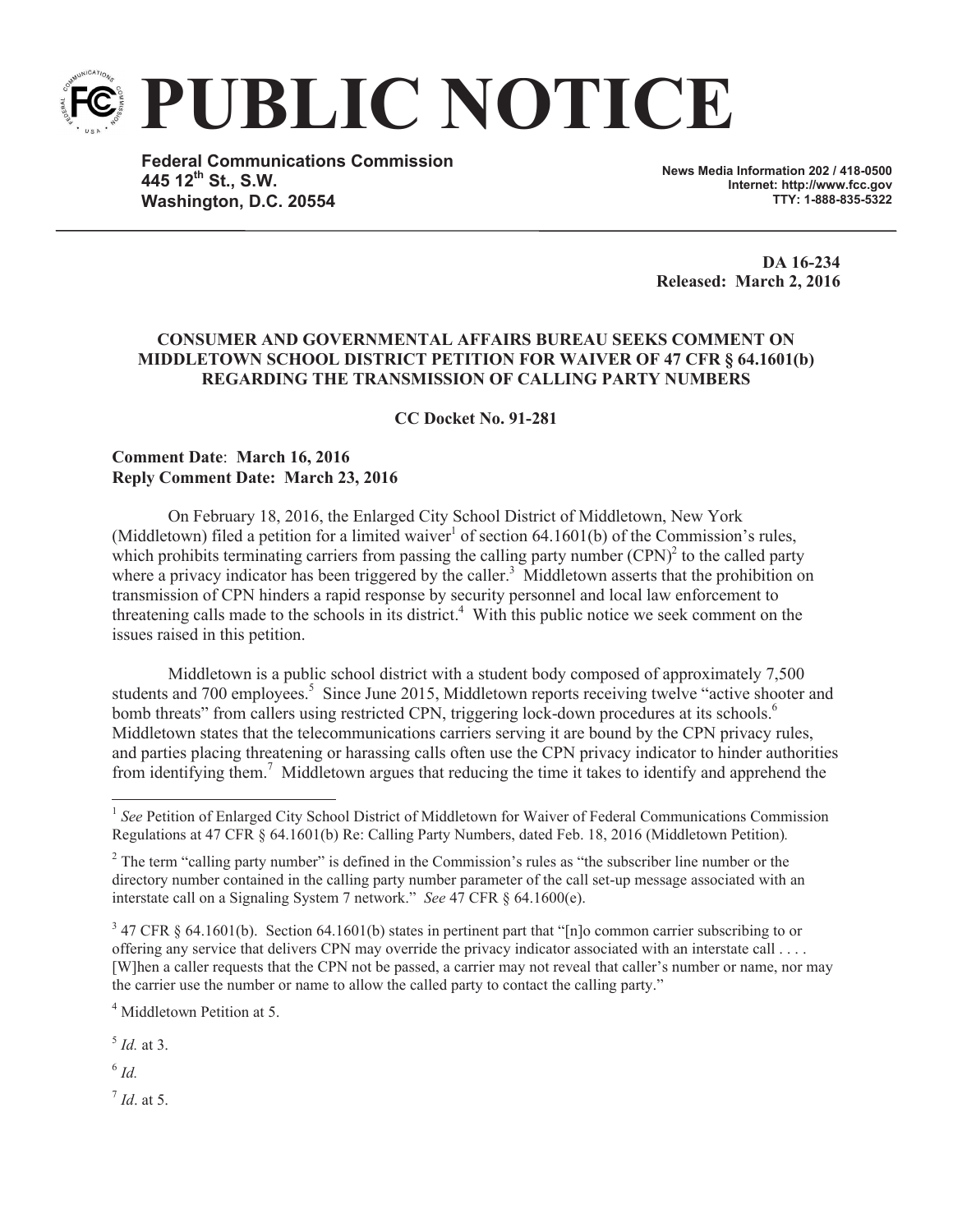perpetrators of these threats by providing it with more timely information on which to make safety determinations will better serve the public interest than strict application of the rule.<sup>8</sup>

Specifically, Middletown argues a waiver of section 64.1601(b) will serve the public interest by enabling the school district to better protect its students by allowing it to provide a more rapid response to threatening calls.<sup>9</sup> Middletown suggests special circumstances also warrant a waiver, noting that its school district is a narrow and well-defined public institution, making a waiver predictable, workable, and not subject to discriminatory application.<sup>10</sup> In addition, Middletown notes that a similar waiver was granted to the Liberty Public School District of Kansas City, Missouri.<sup>11</sup> Lastly, Middletown, along with a private telecommunications carrier, provides some of its own telecommunications and security functions, making it possible to ensure that privacy requests remain private when they do not involve a threatening call.<sup>12</sup> Middletown proposes to ensure that any waiver granted abides by the conditions imposed when similar waivers were granted, including ensuring that the CPN of incoming restricted calls will be stored securely on a private drive, and will be accessible only to specific individuals who will keep such information confidential.<sup>13</sup> Middletown indicates that restricted telephone numbers will be deleted after a week unless a threatening event occurs, the CPN will not be passed to the line called, and will be passed to law enforcement only in secure communications.<sup>14</sup>

Pursuant to sections 1.415 and 1.419 of the Commission's rules, 47 CFR §§ 1.415, 1.419, interested parties may file comments and reply comments on or before the dates indicated on the first page of this document. Comments may be filed using the Commission's Electronic Comment Filing System (ECFS). *See* Electronic Filing of Documents in Rulemaking Proceedings, 63 FR 24121 (1998).

- Electronic Filers: Comments may be filed electronically using the Internet by accessing ECFS: http://fjallfoss.fcc.gov/ecfs2/.
- Paper Filers: Parties who choose to file by paper must file an original and one copy of each filing.
- · Filings can be sent by hand or messenger delivery, by commercial overnight courier, or by first-class or overnight U.S. Postal Service mail. All filings must be addressed to the Commission's Secretary, Office of the Secretary, Federal Communications Commission.
- All hand-delivered or messenger-delivered paper filings for the Commission's Secretary must be delivered to FCC Headquarters at 445 12th St., SW, Room TW-A325, Washington, DC 20554. The filing hours are 8:00 a.m. to 7:00 p.m. All hand deliveries must be held together with rubber bands or fasteners. Any envelopes and boxes must be disposed of before entering the building.

<sup>10</sup> *Id*. at 12.

<sup>12</sup> *Id*. at 13.

<sup>13</sup> *Id.* at 14.

<sup>14</sup> *Id*.

<sup>8</sup> *Id.* at 6.

<sup>9</sup> *Id.* at 9.

<sup>11</sup> *Id.* at 9 (citing *Petition of Liberty Public School District for Waiver of Federal Communications Commission Regulations at 47 C.F.R. § 64.1601(b)*, CC Docket No. 91-281, Memorandum Opinion and Order, 28 FCC Rcd 6412 (2013)).